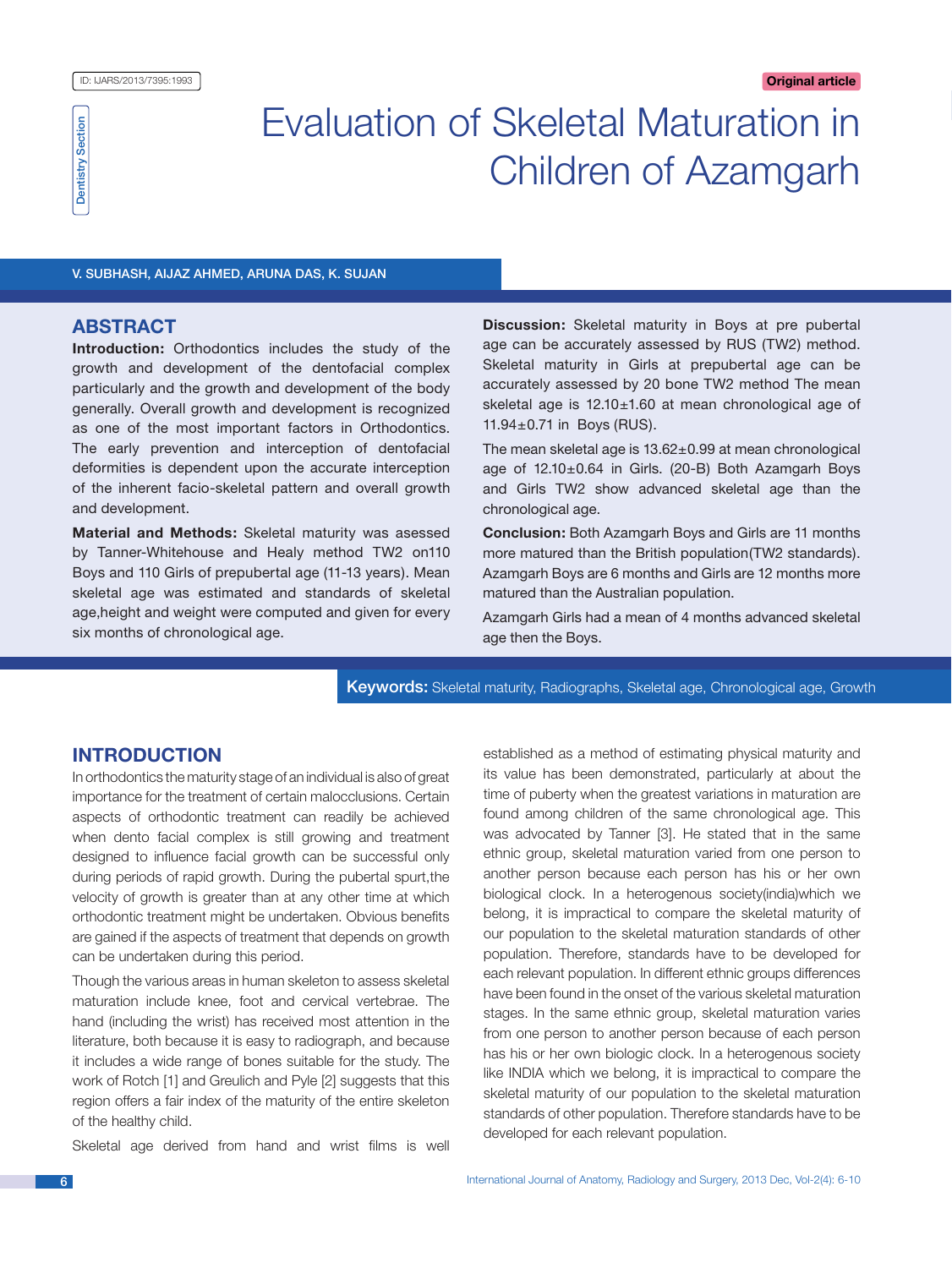Orthodontists in our country are using separate Indian cephalometric norms, however, western standards are used in assessing skeletal maturation due to unavailability of Indian skeletal maturation norms. In an attempt to provide with more dependable maturity pattern to allow more timely intervention of orthodontic therapy, we have tried to establish norms for children inhabiting in Azamgarh, India.

This study was conducted in children schools of Azamgarh, India with consent of Students, Parents, and respective Managements of the schools. The main objectives were:

- 1. To know the radiological standard of physical maturity in children of azamgarh.
- 2. To evaluate norms of skeletal maturation for azamgarh children in hand and wrist radiographs
- 3. To compare azamgarh norms of with other population.
- 4. To give the standards of skeletal age compared to chronological age.

# **MATERIAL AND METHODs**

The sample in this study consists of 110 boys and 110 girls of children school Azamgarh, India, aged between 11 to 13 years. Hand wrist radiographs of left hand was obtained as advocated by TW 2 method. Chronological age, height, weight and date of onset of menarche were recorded.

# The selection of subjects was based on the following criteria:

- 1. All subjects selected were in the age group of 11-13 years
- 2. All participants were well nourished and free of any serious illness and of good socio-economic status.
- 3. Samples were in active growth phase.
- 4. There was no gross deformity of the left hand and wrist.
- 5. There was no history of trauma to the left hand and wrist in the past

Left hand radiographs of 220 children in standing position with palm on the cassette was taken using "(Sirona Orthophos XG5/CEPH)" Cephalometric X-Ray machine [Table/Fig-1] Kodak film size 8"x10" were exposed at 60 kvp, 5Ma, with 5ft.2" film focus distance and exposed for 1.5 seconds.

The method of skeletal maturity assessment is based on changes in the developing skeleton which can be easily viewed and evaluated on x-ray films of selected body areas. The most commonly used area for maturity assessment is the hand wrist complex, which comprises almost 28-30 separate centres of bone growth and maturation. The hand wrist area is fairly typical of the reminder of the skeleton, although variation relative to other anatomic areas are apparent. Nevertheless, for all practical purposes, X-ray films of the hand and wrist have been used most widely and are the major source of The radiographs of left hand and wrist were taken with palm facing downwards [Table/Fig-2], in contrast with cassette and with the axis of the middle finger in direct line with the axis of the forearm. Upper arm and forearm should be in the same horizontal plane. Palm is placed in such a way that the fingers do not touch each other and the thumb was placed in the comfortable, natural degree of rotation with its axis making an angle of about 30 degrees with forefinger. The palm was pressed lightly downwards on the film cassette by the subject. The tube was centred above the head of the 3rd metacarpal. All radiographs taken in this study were exposed, developed and fixed under similar conditions to achieve uniformity in results. The collection of data included estimation of chronological age, date of onset of menarche and measuring height and weight.

Height was measured without shoes, the child standing straight against an accurately calibrated vertical pole. The held in Frankfurt plane. Weight was measured with child standing on krups weigh machine, without shoes (with head held in frankfurft plane). Female sample were asked whether meanstrual cycle had started and date of onset of menarche was noted (if the answer was positive).

Left hand and wrist radiographs were assessed for skeletal age by TW2 method. Tanner and white house method is a matching method, but entails matching individual bones on a given film to a series of written criteria for standard stages through which each bone passes in its progress to the mature scale. Each stage is assigned a specific point score which has different scores for male and female.The result i.e. the sum of all the point scores gives the skeletal maturity score.Skeletal maturity score is matched in the tables given to obtain the skeletal ages of the individual.

Three separate scoring systems were derived in which one concerns radius, ulna and finger bones (RUS), another the carpals only and third is the combinaton of above two.



**[Table/Fig-1]:** Cephalometric machine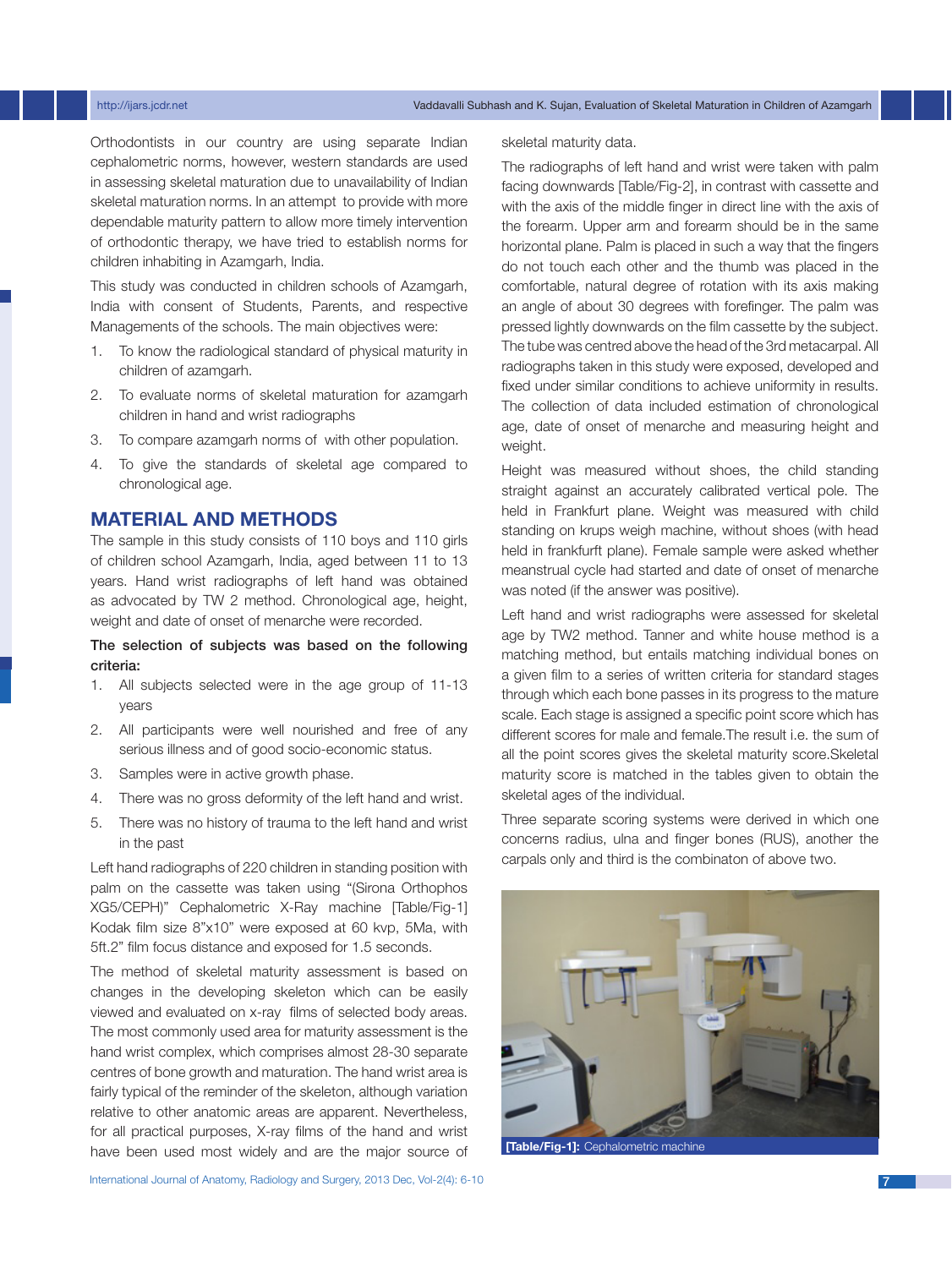# Vaddavalli Subhash and K. Sujan, Evaluation of Skeletal Maturation in Children of Azamgarh http://ijars.jcdr.net

The bones examined in TW2 method were [Table/Fig-2]

- Radius, Ulna
- Metacarpals 1,2,5
- proximal phalanges 3 and 5
- • middle pahalanges
- • capitates, hamate, triquetral, lunate, scaphoid
- Trapezium and trapezoid



# **REsults**

[Table/Fig-3-10]

| Comparison                                                                                                                | Mean $\pm$ SD                     | <b>Difference</b>             |  |
|---------------------------------------------------------------------------------------------------------------------------|-----------------------------------|-------------------------------|--|
| $20 - B - SA$<br>chronological age                                                                                        | $10.98 \pm 1.31$ 11.94 $\pm$ 0.71 | $-0.96 \pm 1.17$<br>P < 0.001 |  |
| RUS-SA<br>Chronological age                                                                                               | $12.10 + 1.60$ 11.94 $\pm$ 0.71   | $0.16 + 1.47$ NS              |  |
| Car-SA<br>Chronological age                                                                                               | $10.15 \pm 1.12$ 11.94 $\pm$ 0.71 | $-1.79 + 1.02$<br>P < 0.001   |  |
| <b>[Table/Fig-3]:</b> Comparison of mean chronological age with the mean<br>Skeletal ages of 20-b, rus and carpal in boys |                                   |                               |  |

| Comparison                                                                                                                 | Mean $\pm$ SD                     | <b>Difference</b>             |
|----------------------------------------------------------------------------------------------------------------------------|-----------------------------------|-------------------------------|
| $2$ 0-B-SA<br>chronological age                                                                                            | $12.20 \pm 1.00$ 12.01 $\pm 0.64$ | $0.19 + 1.08$ NS              |
| RUS-SA<br>Chronological age                                                                                                | $13.62 \pm 0.99$ 12.01 $\pm$ 0.64 | $1.61 \pm 1.10$<br>P < 0.001  |
| Car-SA<br>Chronological age                                                                                                | $11.04 \pm 0.88$ 12.01 $\pm$ 0.64 | $-0.97 \pm 1.00$<br>P < 0.001 |
| <b>[Table/Fig-4]:</b> Comparison of mean chronological age with the mean<br>skeletal ages of 20-b, rus and carpal in girls |                                   |                               |

| <b>Chronological Age</b>                                                                                                                                                                                                       | <b>Boys</b> |                   | Girls         |                   |
|--------------------------------------------------------------------------------------------------------------------------------------------------------------------------------------------------------------------------------|-------------|-------------------|---------------|-------------------|
|                                                                                                                                                                                                                                | 20-B-SA     | 95% CI<br>(Norms) | $20 - B - SA$ | 95% CI<br>(Norms) |
| 11                                                                                                                                                                                                                             | 10.17       | $8.7 - 11.6$      | 11.90         | 10.9-13.1         |
| $11^{1/2}$                                                                                                                                                                                                                     | 10.60       | $9.2 - 12.0$      | 12.05         | $10.7 - 13.3$     |
| 12                                                                                                                                                                                                                             | 11.02       | $9.6 - 12.5$      | 12.30         | $11.0 - 13.5$     |
| $12^{1/2}$                                                                                                                                                                                                                     | 11.45       | $10.0 - 12.9$     | 12.75         | $11.4 - 14.0$     |
| 13                                                                                                                                                                                                                             | 11.87       | 10.4-13.3         | 13.50         | $12.2 - 14.7$     |
| FIRST LINE AND LOOK CONTROL CONTROL CONTROL CONTROL CONTROL CONTROL CONTROL CONTROL CONTROL CONTROL CONTROL CONTROL CONTROL CONTROL CONTROL CONTROL CONTROL CONTROL CONTROL CONTROL CONTROL CONTROL CONTROL CONTROL CONTROL CO |             |                   |               |                   |

**[Table/Fig-5]:** 20-b-skeletal age and Forcorresponding chronological age

| <b>Chronological Age</b> | <b>Boys</b>   |                   | Girls         |                   |
|--------------------------|---------------|-------------------|---------------|-------------------|
|                          | <b>RUS-SA</b> | 95% CI<br>(norms) | <b>RUS-SA</b> | 95% CI<br>(norms) |
| 11                       | 11.25         | $9.8 - 12.6$      | 13.45         | 12.2-14.7         |
| $11^{1/2}$               | 11.70         | $10.3 - 13.1$     | 13.56         | 12.3-14.8         |
| 12                       | 12.15         | $10.7 - 13.5$     | 13.67         | $12.4 - 15$       |
| $12^{1/2}$               | 12.60         | $11.2 - 14$       | 13.78         | $12.5 - 15$       |
| 13                       | 13.05         | 11.6-14.4         | 13.89         | 12.6-15.2         |

**[Table/Fig-6]:** Rus-skeletal age and 95% confidence intervals for u corresponding chronological age

| <b>Chronological age</b> | <b>Boys</b> |                   | Girls |                   |
|--------------------------|-------------|-------------------|-------|-------------------|
|                          | CAR-SA      | 95% CI<br>(norms) |       | 95% CI<br>(norms) |
| 11                       | 9.48        | $8 - 10.9$        | 10.59 | $9.3 - 11.9$      |
| $11^{1/2}$               | 9.83        | $8.4 - 11.2$      | 10.82 | $9.5 - 12.1$      |
| 12                       | 10.19       | $8.8 - 11.6$      | 11.04 | $9.7 - 12.3$      |
| $12^{1/2}$               | 10.55       | $9.1 - 11.9$      | 11.26 | $9.9 - 12.5$      |
| 13                       | 10.90       | $9.5 - 12.3$      | 11.49 | $10.2 - 12.7$     |

**[Table/Fig-7]:** Rus-skeletal age and 95% confidence intervals for u corresponding chronological age

| Chronological age | Height | Weight |
|-------------------|--------|--------|
|                   | 4.51   | 27.81  |
| $11^{1/2}$        | 4.56   | 29.61  |
| 12                | 4.60   | 31.40  |
| $12^{1/2}$        | 4.64   | 33.20  |
| 13                | 4.69   | 34.99  |

**[Table/Fig-8]:** (Boys) height and weight with corresponding Chronological age

| Chronological age | Height | Weight |
|-------------------|--------|--------|
| 11                | 4.36   | 31.88  |
| $11^{1/2}$        | 4.49   | 32.42  |
| 12                | 4.63   | 32.96  |
| $12^{1/2}$        | 4.76   | 33.50  |
| 13                | 4.90   | 34.04  |

**[Table/Fig-9]:** (Girls) height and weight with corresponding Chronological age

8 International Journal of Anatomy, Radiology and Surgery, 2013 Dec, Vol-2(4): 6-10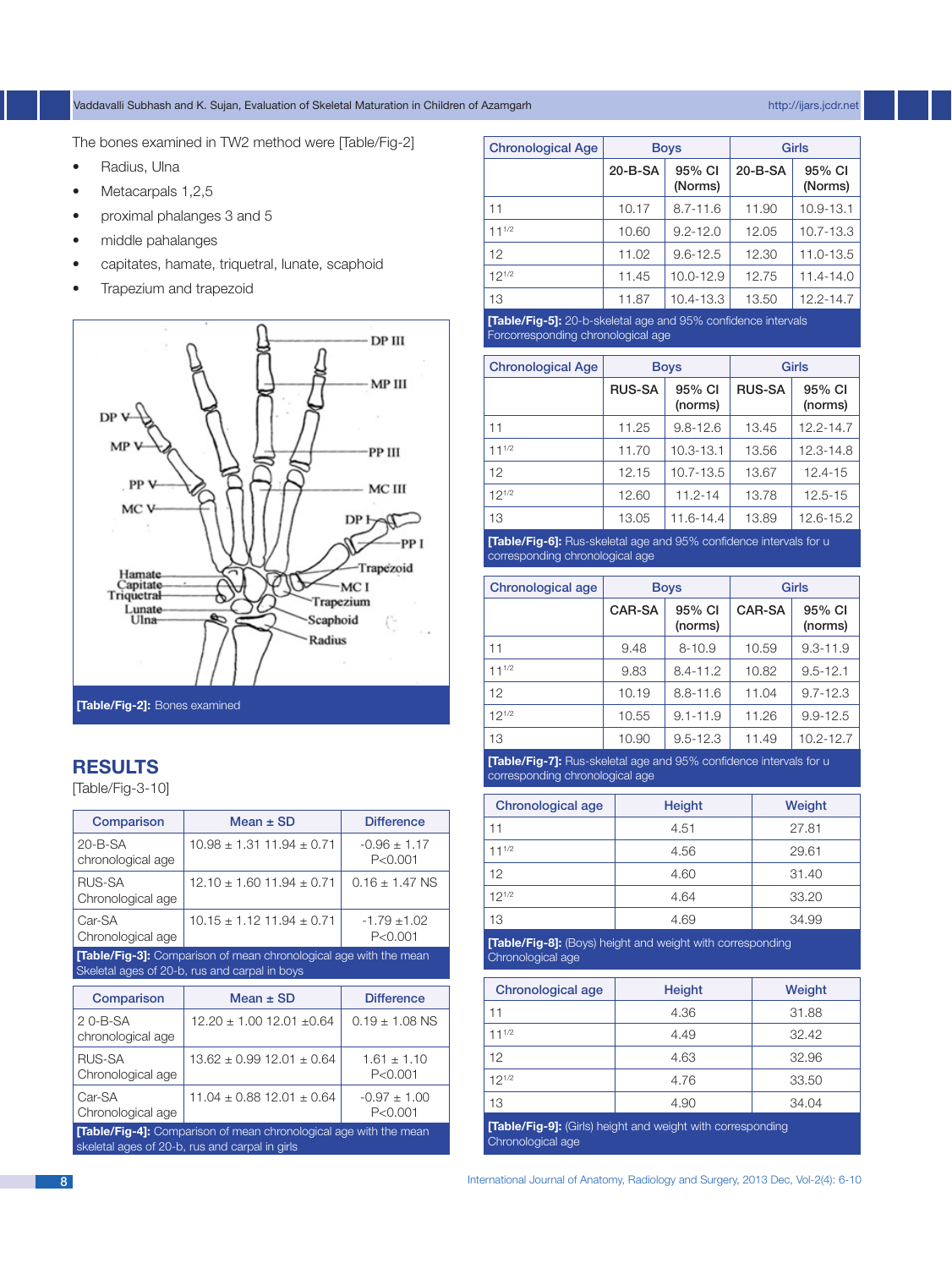### http://ijars.jcdr.net Vaddavalli Subhash and K. Sujan, Evaluation of Skeletal Maturation in Children of Azamgarh

| Chronological<br>age                                          | Australian     |                                   | <b>Present Study</b> |                                       |
|---------------------------------------------------------------|----------------|-----------------------------------|----------------------|---------------------------------------|
|                                                               | Bone<br>Weight | Estimated<br>Chr. Age<br>(Br.Std) | Bone<br>Weight       | <b>Estimated Chr.</b><br>Age (Br.Std) |
| 11                                                            | 838            | 11.0                              | 930.2                | 12.6                                  |
| $11^{1/2}$                                                    |                |                                   | 940.5                | 12.8                                  |
| 12                                                            | 898            | 11.11                             | 950.0                | 12.10                                 |
| $12^{1/2}$                                                    |                |                                   | 955.2                | 13.0                                  |
| 13                                                            | 960            | 13.2                              | 980.7                | 13.9                                  |
| <b>Table/Fig-101:</b> Comparison of chronological age between |                |                                   |                      |                                       |

(azamgarh), australian and british norms (girls)

# **DISCUSSION**

Skeletal development is divisible into two components,increase in size and increase in maturity. Although closely integrated in the healthy child,each follows its own individual pattern. Increase in size is relatively easy to assess, but it is difficult to compare with other individuals due to genetic difference.

Skeletal maturity,however is not a static concept, rather it is dynamic indicating the progress that an individual is making towards attainment of biological maturity as was stated by Robert M [4]. It is usually accepted as being the metamorphosis of the cartilaginous and membraneous skeleton of the fetus to the fully ossified bones of the adult. Skeletal maturation gives an objective record of the maturity status of the skeleton at a single point of time. It, of course, represents the sum of all events prior to the time radiograph was taken.

In the present study to assess the skeletal maturity of azamgarh children we chose the bone specific approach (TW2 method) because in atlas method (GREULICH-PYLE method), the skeletal age is estimated by matching a given radiograph with set of standard radiographs. As hand – wrist radiographs maintains both round bones (Carpal bones) and Tubular bones(phalanges) which does not show same maturation. Ossification of bones appear at different intervals in different populations.Whereas bones specific approach (TW2 method) is based on matching of individual bone to a series of standard stages for each bone. Bone stages and their individual sequences are the same in all populations and are unaffected even by starvation as reported by Tanner et al., [5].

Radiographs of 20 males and 20 females randomly selected were reassessed by the same observer after 3 months to calculate method error in assessing maturity stages.

Wenzel and Melsen [6] mentioned that the deviations in stages lead to deviation in skeletal ages. Deviation of one score of one stage result in much larger differences in skeletal age. Hagg and Taranger et al., [7] reported 80.6, 78.7 and 83.5 percent of agreement respectively. In our study we found 80% agreement.

Wenzel and Melsen [6] advised blind assessment, otherwise the knowledge of diagnosis or age is shown to influence the observer. In present study to assess intraobserver error, radiographs were randomly selected without the knowledge of age to the observer.

In [Table/Fig-3 and 4] mean of 20-bone-skeletal age (20-B-SA), RUS skeletal age (RUS-SA) and Carpal skeletal age (CAR-SA) were compared with mean chronological age. In TW2 method, the stage which changes quickly were given more weight score. Spurts in RUS bones occur at puberty,show acceleration in boys at age of 11 or 12 and 7 to 8 years in girls ([Table/Fig-5-7], TW2 method). As our sample were prepubertal (11-13 years) RUS-SA did not show significant difference with chronological age in boys [Table/Fig-6], but showed significant difference (p<0.001) with chronological age in girls [Table/Fig-7] due to early acceleration. Our results coincided with a study done by Prakash and Cameron [8].

Carpal–SA showed significant difference (p<0.001) with chronological age both in boys and girls. This difference is due to carpal bones which reach maximum velocity by 10- 11 years in boys and 8-10 years in girls. Due to this early maturation of carpal bones, stages lasts for long time, so they are given lower weight [Table/Fig-8 and 9]. CAR-SA results of our sample show less skeletal maturation. In this age range in azamgarh population carpal bone should not be considered (for both boys and girls) in assessing skeletal maturity. This finding is in agreement with other investigations, Garn, Rohmann and Silverman [9]. 20-B-SA showed significant difference (p<0.001) with chronological age in boys [Table/ Fig-3] and no significant difference in girls [Table/Fig-4]. In TW2 method, 20-B-SA in bone score is one half of the RUS plus one half of the carpal weights. This may be the reason 20-B-SA showed significant difference due to under rating of the skeletal maturity of carpal bones in boys. In girls there was no significant difference,this could be due to more rating of skeletal age for RUS-SA and less rating of skeletal age in Carpal-SA. Our results coincide with Beunen [10] et al.

Kimura K [11], advised that skeletal maturity scores should be used rather than the skeletal ages for comparing the skeletal maturity between different ethnic population. Chronological age of Azamgarh standards, Australian standards (Rochie AF) are compared with British standards in for boys and for girls with the help of bone weight scores [Table/Fig-10]. Austarlian standards showed close relation with British standards. This finding coincides with Tanner et al., [3]. Azamgarh children showed 6 months more skeletal maturation in boys and 12 months more skeletal maturation in girls than Australian population and 11 months more skeletal maturation with